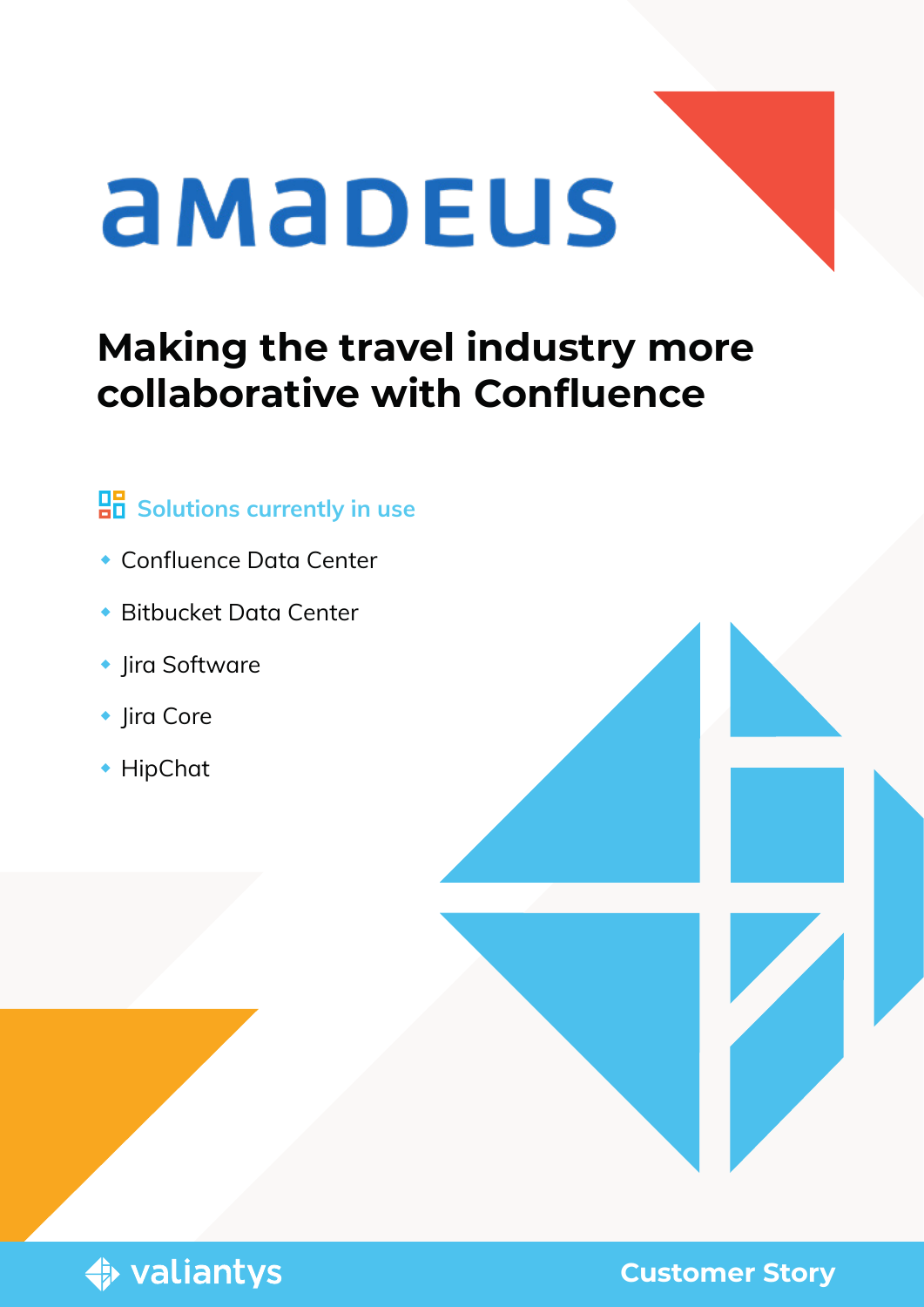#### **About Amadeus**

Amadeus is a major European IT service provider for the global travel and tourism industry. When you book a flight or check into the airport, odds are that Amadeus is on the other side of that service.

These services are produced by over 15,000 Amadeus employees (6,000 of which are developers), who need an efficient development environment to collaborate. The Atlassian suite - Jira, Confluence, Bitbucket and Hipchat - are the tools used to build this collaborative platform and conduct Amadeus' daily work. Confluence is a base of the Amadeus' internal corporate culture of sharing across all teams, providing an efficient collaborative service to create content.

Confluence, along with the rest of the Atlassian suite, was originally deployed to support the R&D community at Amadeus, but the adoption of this tool quickly spread to other departments and teams. Today, Confluence gathers all Amadeus employees on a single Data Center deployment instance, allowing different departments (R&D, Maintenance, Operation, HR, etc.) to work together. Confluence became the foundation of the Amadeus's internal collaboration.

The numbers that need to be sustained on Confluence are impressive; the Amadeus' service supports today more than 12,000 users with over 7,000 spaces for more than 8,000 pages created per day. While it probably goes without saying, Confluence is mission-critical to the success of Amadeus.



#### $66$

There has been an evolution of a sharing culture and improvement of communication at Amadeus, and Confluence has certainly been part of that evolution.

Antoine Copet | Manager, TPE / DLA / CCP / CSR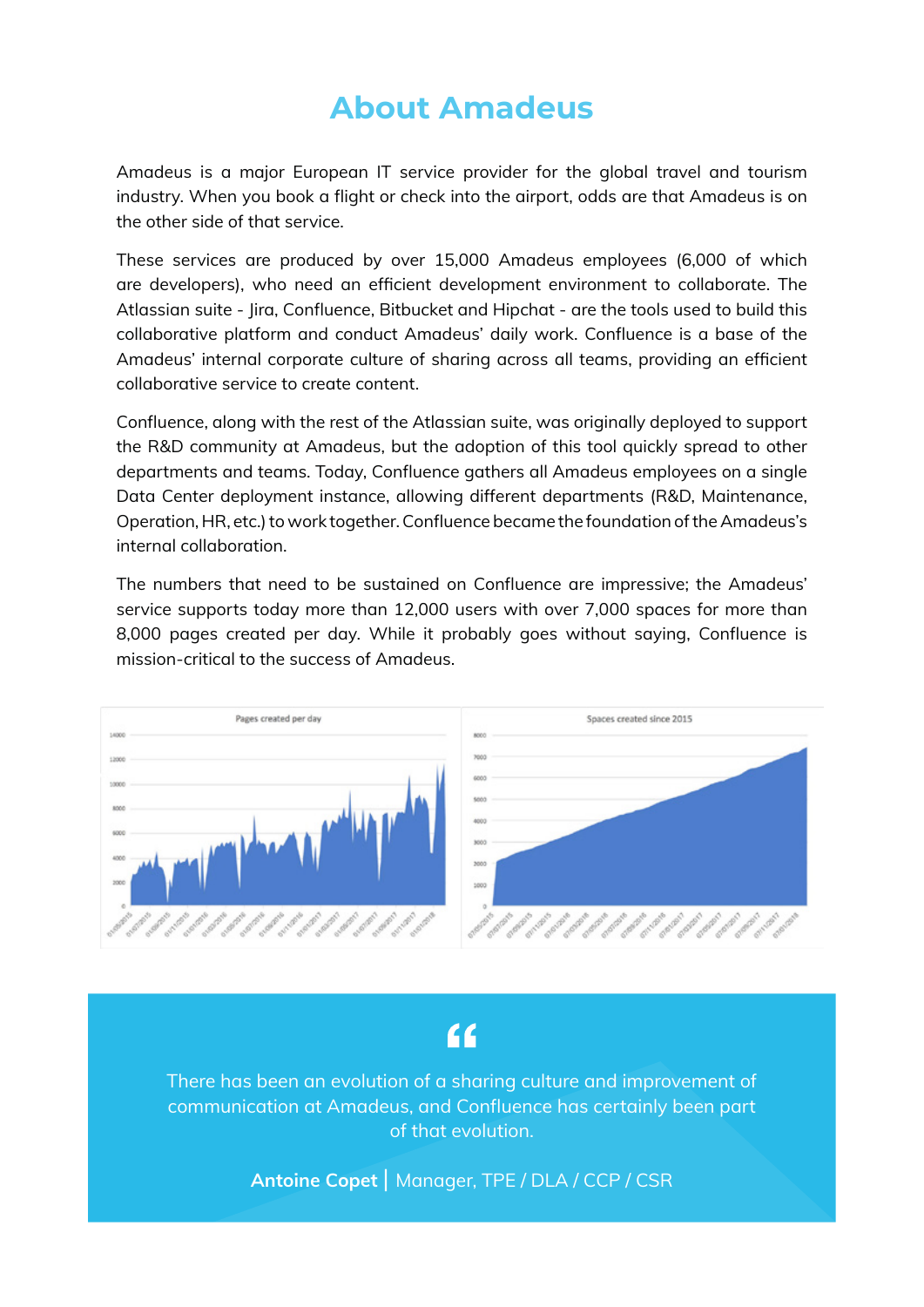#### **With great adoption comes great responsibility**

Confluence became the collaborative link between all departments' teams, especially as it stores key documentation needed for Amadeus' daily activities. Yet it likewise bared the responsibility of being a mission critical tool. The tool needed to be managed with production constraints to reduce the operational impacts for Amadeus employees.

In order to ensure that Confluence remained the tool which Amadeus employees could rely on, several key points were implemented to ensure its stability:

- Advanced monitoring, based on technical and functional logs, was set up to prevent service disruption. Data mining on logs is used to detected patterns before a service disruption occurs.
- Strict functional and performance testing campaigns were carried out to ensure services would not be degraded by new releases.t
- Automation to reduce the timeframe needed to migrate Confluence to a new version.

While the Amadeus team is on a whole selfsufficient in managing the day-to-day stability of Confluence, Atlassian tools are likewise built for innovation. When the team wants to consider adding a new Marketplace app to the instance, they don't have to guess whether the new introduction will cause technical or functional problems for their users. Instead, Amadeus relies on Valiantys' expertise to validate the changes they want to make in Confluence before applying them to their system.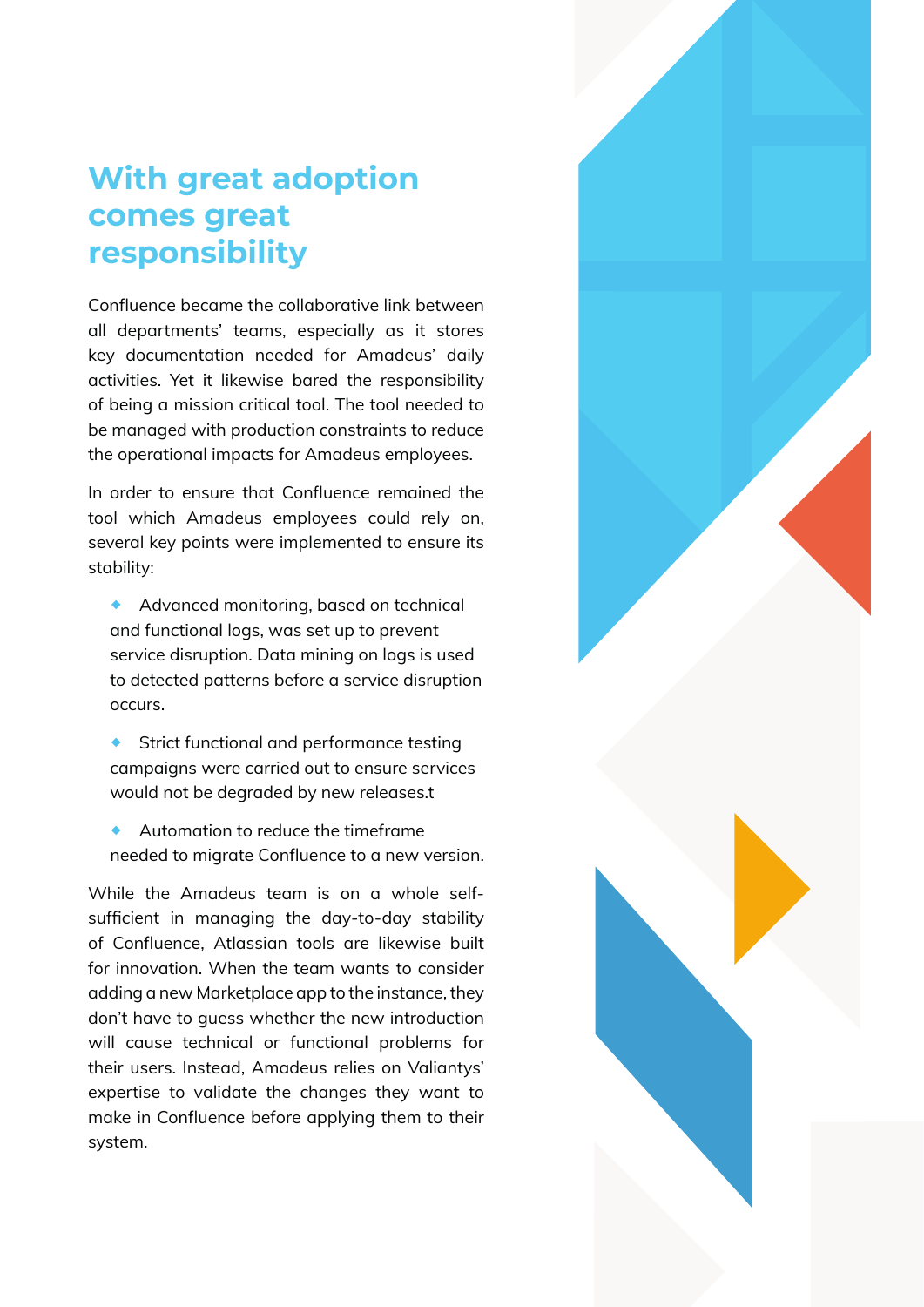#### **Making Confluence's apps work for everyone**

As Confluence is a highly customizable tool, it can be adapted to fit the needs of every team. However, given the choice of marketplace apps - over 3,000 and counting - and the different ideas for how each team would like to use the tool, management of the apps quickly became an important topic at Amadeus - especially considering the instance to support 12,000 Amadeus users from different departments.

*''When we deploy a new app, we want it to be beneficial for our entire community. For example, when you deploy an app for the development community, the app will be available for all. Departments such as HR will probably not use this feature and they certainly do not want to be affected by it. Many app cannot be set up only at space level"* says Antoine.

*"This is why it is so important that we get it right when it comes to which apps we allow into our system. We want people to propose new apps and allow the communities to discuss if it is relevant for all. This is key - if we see different use cases from different communities for the same tool, that becomes the deciding factor as to whether we buy the app.''*

Today, Amadeus has about ten apps integrated on their Confluence. One of these apps which works well with their current processes is Comala Workflows. As everyone in the Amadeus community needed a strong workflow to validate their documentation, the decision to incorporate Comala Workflows was an easy choice.

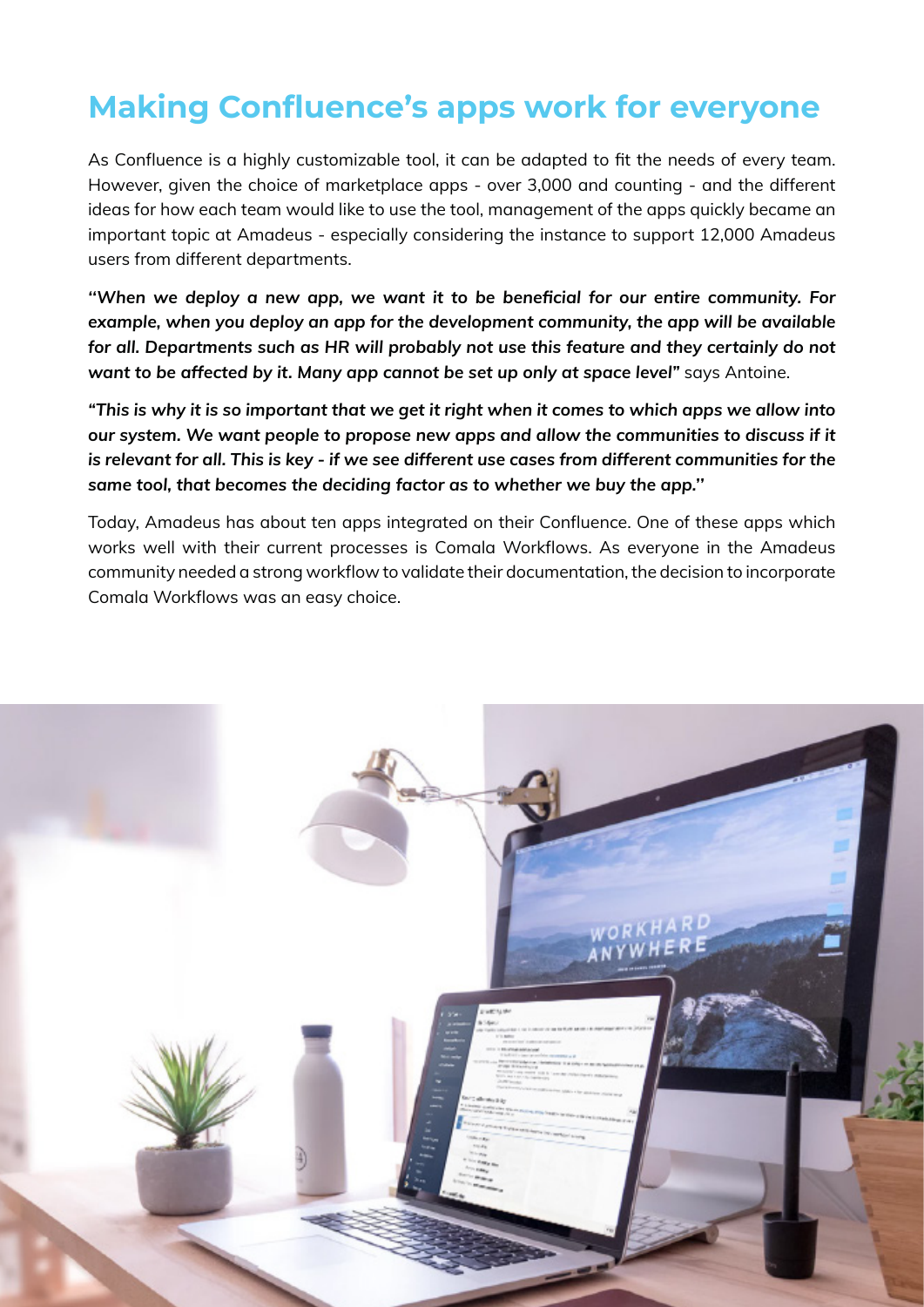

### **Navigating the Marketplace**

Amadeus quickly found that in order to implement apps in Confluence successfully, there was a strong need to have external validation from an experienced partner. As an Atlassian Platinum Solution Partner, Valiantys proved to be a vital part of the need definition and implementation.

*''My first step is to send an email to Valiantys to get advice on the relevant apps to fit our needs inside Amadeus - they are truly with us throughout the entire process. We ask if they have feedback on apps from other customers and if there are any potentially known technical*  impacts. Their ability to provide expert consulting is key to our processes", says Antoine.

When consulting on which apps should be integrated into their instance, Valiantys takes the needs of their processes into account to find the best solution. Each time a new app is under consideration, Valiantys will provide coaching or even organize a demo directly between the Amadeus and the app vendor. Valiantys also facilitates networking within the Atlassian ecosystem by introducing other clients to Amadeus who have previously used the app in question.

*''We do our best to pick the right editor and app regarding their needs. If we are not sure that an app will work with their system - even if it seems to fit their surface level needs - we don't try to push it. We remain transparent and focus on providing quality service based on collaboration''* says Flora Rubio, Enterprise Account Manager at Valiantys.

As Valiantys has 11 offices located across Europe and North America, the international Amadeus teams have access to local consultants when they need guidance.

## $\epsilon$

Valiantys is all about a pragmatic approach, open and constructive conversations about tools, and a genuine team spirit. Their recommendations helped us make the right decisions, the ones that make sense for our company.

Julien E. | Director of Software Engineering